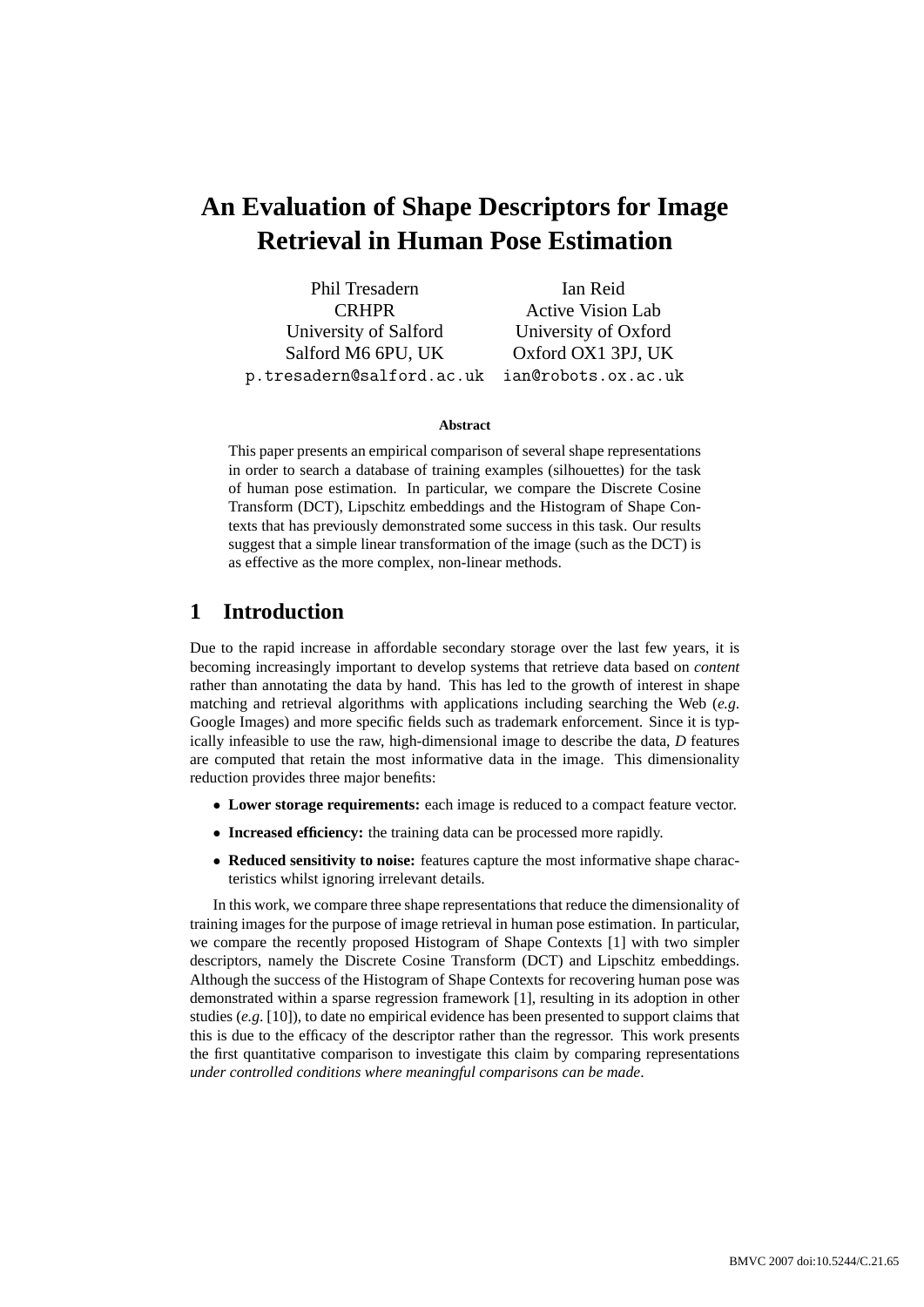#### **1.1 Related Work**

The range of shape descriptors available for applications such as human pose estimation from binary silhouettes is very large. However, we can argue that many representations are inappropriate for this task. Descriptors based on the topology of the occluding contour [7] change dramatically with small changes in underlying pose (*e.g*. as the subject places their hands on their hips such that 'holes' are created that modify the topology). Representations based on curvature [15] typically require a continuous (or sufficiently high resolution) contour that is rarely available in this application. Similar arguments rule out Fourier decompositions [16] and shock graphs/median axis representations [9].

Of the remaining candidates, *global* representations use every pixel to compute every feature such that a localized corruption of the input image (*e.g*. due to occlusion or shadow) induces an error in every feature. Such representations include embeddings [5], moments [8, 12, 14] and Principal Component Analysis (PCA). In contrast, *local* representations use only a subset of the image to compute each feature such that only certain features are affected by a localized error in the input image. Such representations include the recently proposed Histogram of Shape Contexts (HoSC) that has successfully been employed in human pose estimation [1]. It is this property of locality that is claimed to make such representations superior.

## **1.2 Paper structure**

We begin in Section 2 by describing the selected shape descriptors, including a discussion of how appropriate parameters were selected for each. Section 3 describes the experimental data and how the descriptors were compared. Results are presented in Section 4.

# **2 Shape representation**

#### **2.1 Discrete Cosine Transform (DCT)**

We begin with a form of the Discrete Cosine Transform of the  $P \times Q$  image,  $I(x, y)$ , whereby each feature (DCT coefficient), *Mmn*, is defined by:

$$
M_{mn} = \sum_{x} \sum_{y} f_m(x) I(x, y) f_n(y) \tag{1}
$$

and we define

$$
f_m(x) = \sqrt{\frac{1 + \min(m, 1)}{P}} \cos\left\{\frac{m\pi}{P} \cdot \left(x + \frac{1}{2}\right)\right\} \tag{2}
$$

where  $m = 0...P - 1$  and  $x = 0...P - 1$ . This transform can be an interpreted as a rotation of the vectorized image such that the Euclidean distance between feature vectors in *PQ*-dimensional space is equal to the sum of squared error between the original images. Using only a subset of *D* coefficients therefore approximates the SSE between images. Furthermore, this form of the DCT belongs to the family of *orthogonal moments* since:

$$
\int f_i(x)f_j(x)dx = \begin{cases} 1 & \text{if } i = j \\ 0 & \text{if } i \neq j \end{cases}
$$
 (3)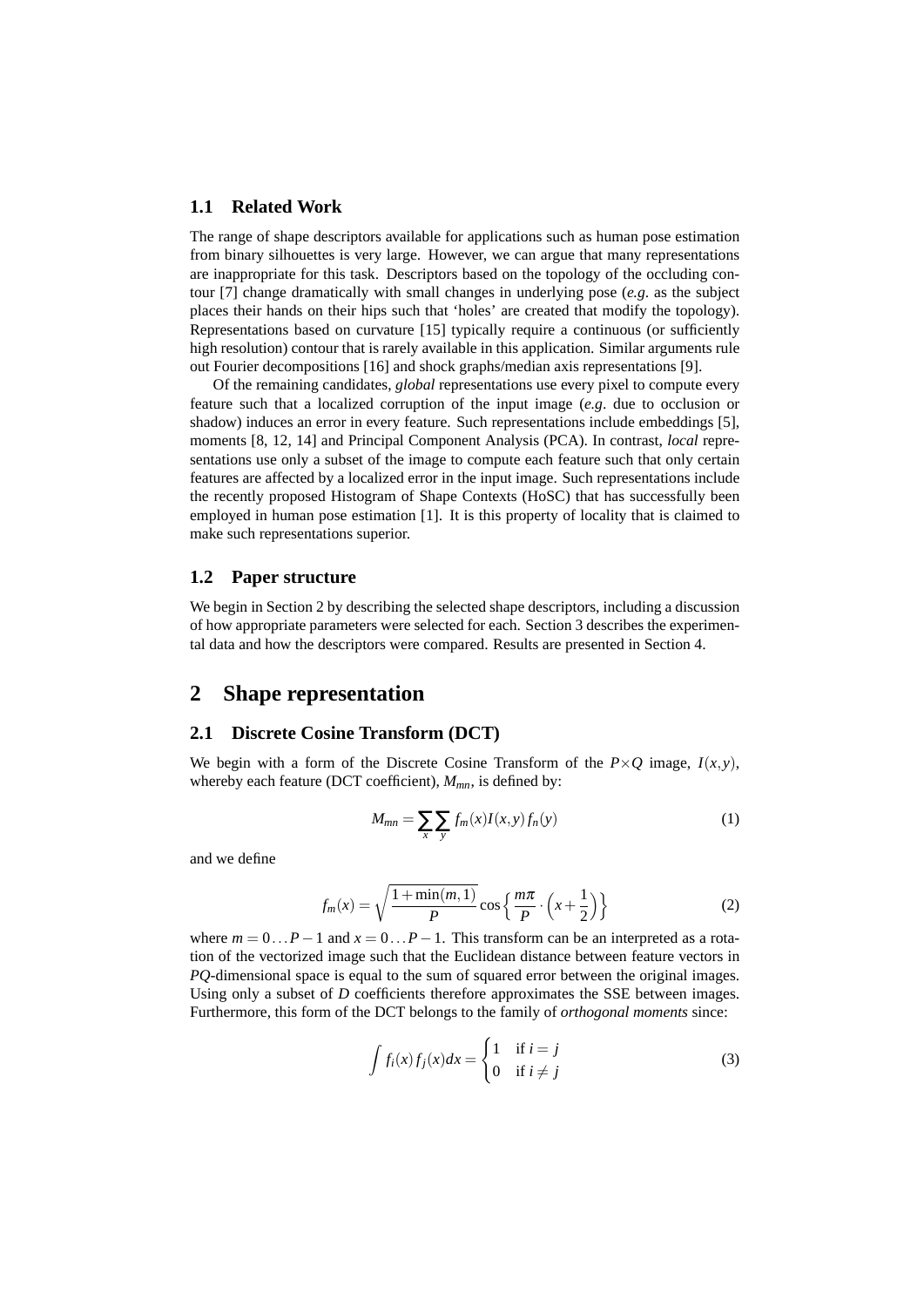

Figure 1: Filter bank equivalents (up to order 5) of DCT moment generating functions,  $f_{mn}(x, y) = f_m(x) f_n(y).$ 

such that correlation is low between coefficients and fewer are required (compared to non-orthogonal moments) to describe the image within a given error bound.

Other transformations were also considered such as Tchebichef [8], Krawtchouk [14], geometric and Hu [6] moments in addition to PCA. Although PCA provides an optimal (in terms of capturing maximum variance) basis set over the set of images, the basis set is data-dependent and impractical to compute for the image sizes involved. Tchebichef moments were found to be qualitatively similar to the DCT, effectively providing a frequency decomposition of the image, although with slightly worse performance in the evaluation task. Krawtchouk moments (another orthogonal moment) also performed slightly worse than the DCT, possibly as a result of limited spatial support of lower order moments.

Geometric moments are seldom employed due to the concentration of 'mass' at the edges of the image (where the least informative data resides) and the lack of an intuitive distance metric between feature vectors (in contrast to orthogonal moments). Similarly, although Hu moments are popular due to their rotational invariance they are based on geometric moments and hence suffer the same shortcomings. Furthermore, only seven Hu moments are typically defined which do not capture sufficient variation in many datasets.

In order to make the comparison fair, we first undertook a number of experiments to assess the impact of various parameters [13]. These experiments suggested that:

- Although performance improved as more DCT coefficients were retained (since the distance between feature vectors more closely approximates the true SSE between images), most useful information was captured by  $D \geq 64$  features.
- When ranking the database in order of similarity to the query in feature space, Euclidean distance (the most intuitive metric since it is directly related to the SSE) gave very similar performance to the Mahalanobis and Manhattan (*L*1) distances.
- Feature selection heuristics such as maximum order  $(\max\{m, n\})$ , order  $(m+n)$  and RMS value all gave similar results whilst variance was a poor indicator of feature information. More complex feature selection is beyond the scope of this work.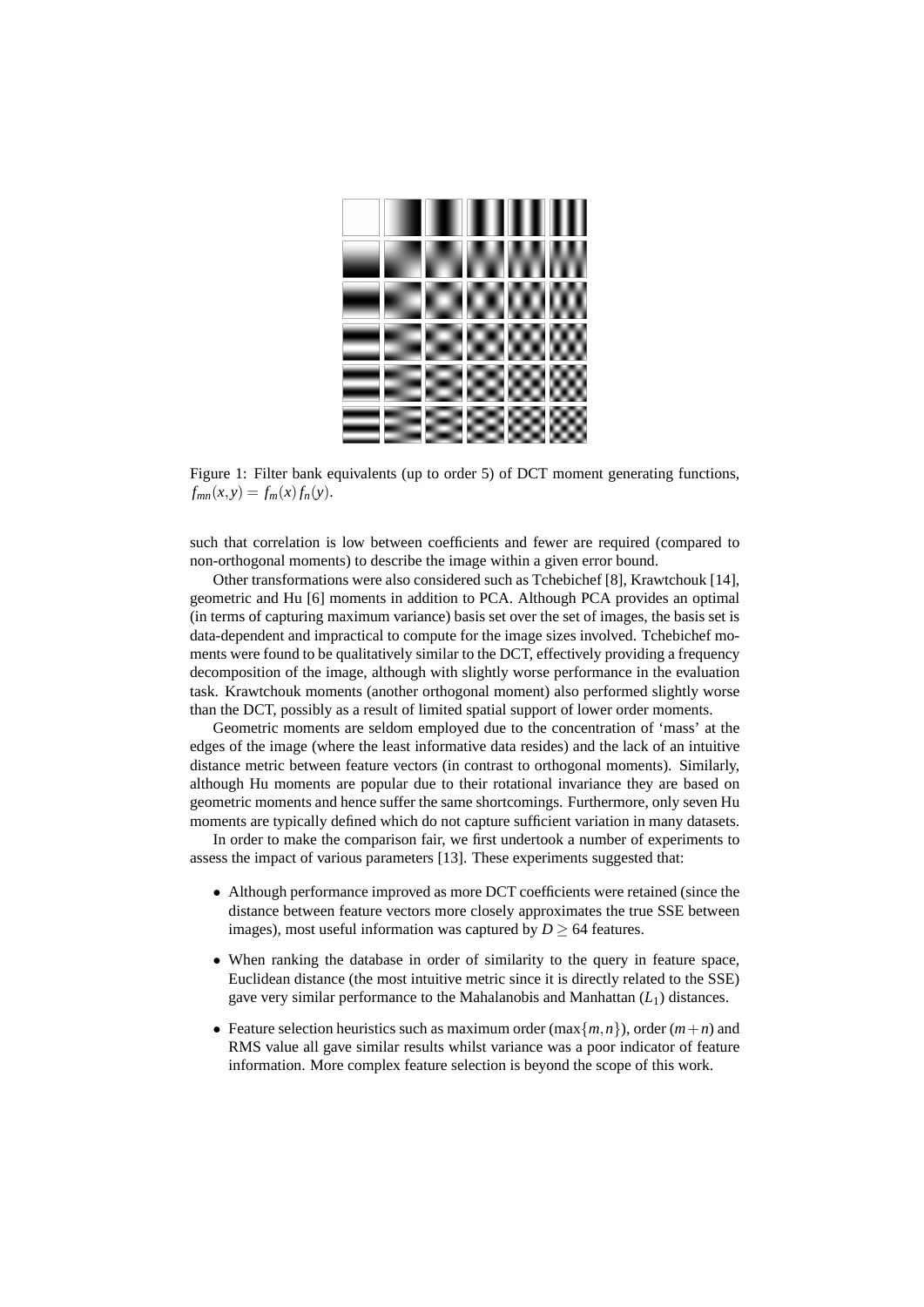

Figure 2: Overview of HoSC descriptor: (a) Each contour point is assigned a highdimensional 'Shape Context' based on the local distribution of other contour points; (b) Shape Contexts from all database examples are clustered to generate *D* cluster centres (codebook vectors); (c) A normalized histogram is generated for each example based on the distribution of cluster centres voted into by the Shape Contexts of its contour points.

## **2.2 Lipschitz embeddings**

The second global representation we consider is the Lipschitz embedding [5], whereby an image is represented by the vector of distances from the query image to *D* 'pivot' exemplars and has recently demonstrated success in hand tracking applications [3]. More specifically, we embed each image by extracting its contour points and computing its (asymmetric) chamfer distance from the *i*th pivot examplar to give the *i*th element of the feature vector. Intuitively, images that are close together in image space have similar distances to the pivot examples and therefore have similar feature vectors. However, selecting pivots from the same region of space results in highly correlated (*i.e*. redundant) features that may degrade performance.

Experiments to investigate the effect of various parameters [13] suggested that:

- Most information for this dataset was captured using  $D \ge 100$  features (pivot examplars).
- Due to the non-linear nature of the Lipschitz embedding, it is difficult to identify an intuitive distance metric between two feature vectors. However, using the Mahalanobis distance resulted in a noticeable improvement over the Euclidean and Manhattan metrics.
- No significant difference in performance was observed over 100 randomly selected sets of exemplars although a more intelligent approach to feature selection was recently investigated using Boosting [2].

# **2.3 Histogram of Shape Contexts (HoSC)**

Our final selected shape descriptor is the Histogram of Shape Contexts, suggested by Agarwal and Triggs [1], and demonstrated using silhouettes of the human body. In this representation (see Figure 2), every point along the contour of the silhouette is assigned a histogram (known as its Shape Context [4]) representing the distribution of other contour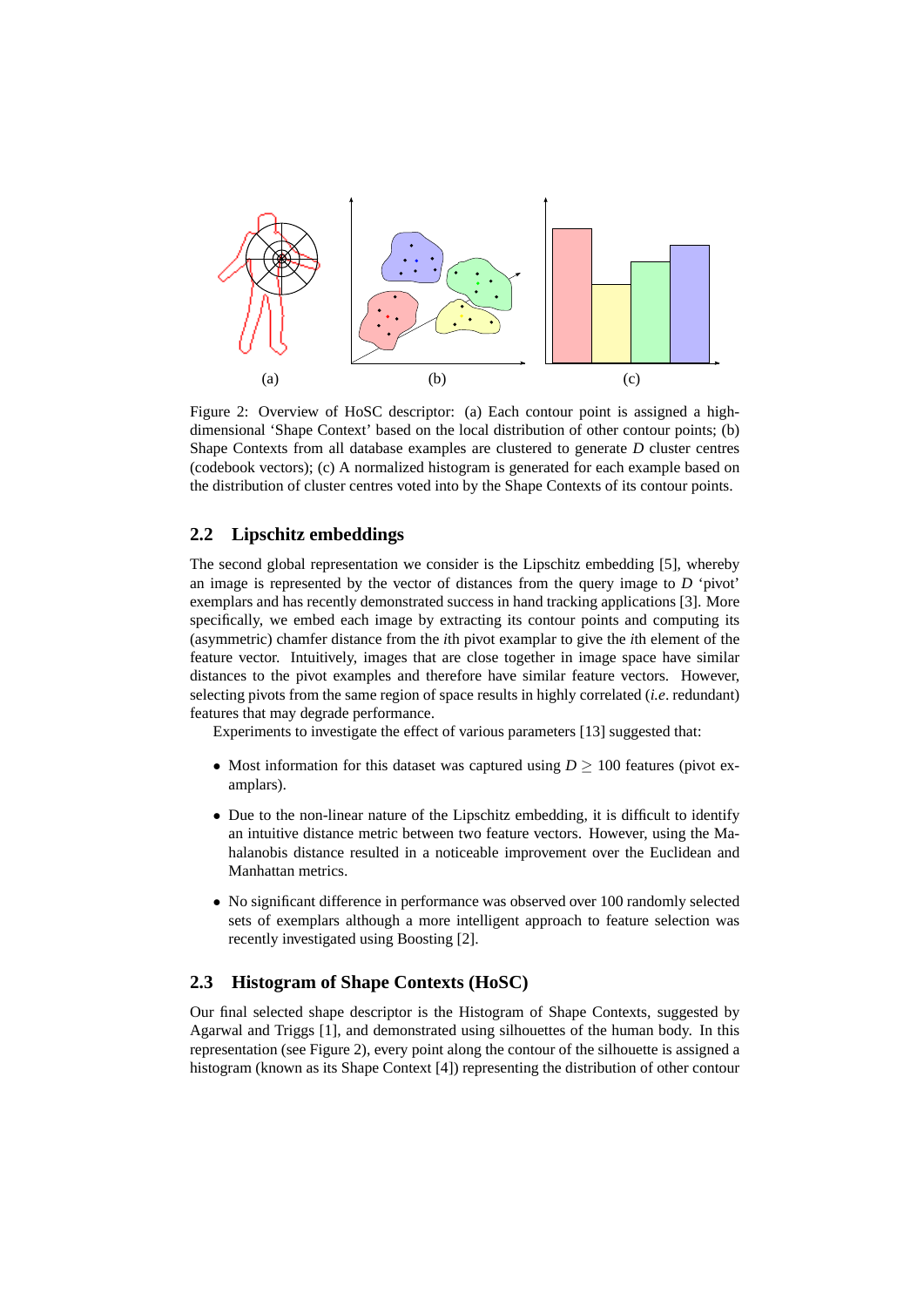

Figure 3: In this example, both the angel and the demon are composed of identical contour segments such that their histograms become indistinguishable as the spatial extent (*i.e*. the radius) of the shape context vector approaches zero. Note that *exact* tesselation is not required for very different silhouettes to result in very similar feature vectors.

points in a local neighbourhood (defined by the Shape Context 'radius'). Having computed the Shape Context for all contour points on all silhouettes in the database, *D* Shape Contexts are then selected at random and used as initial centres in a *k*-means clustering scheme. Following clustering, the updated cluster centres are used as a vector quantization 'codebook' in order to assign each contour point on a given silhouette to a cluster. A histogram over cluster assignments then forms the feature vector for a given silhouette. This histogram should be normalized with respect to the number of contour points to make the descriptor scale-invariant. Furthermore, in order to reduce quantization effects, 'soft' voting allows each contour point to vote into more than one bin.

It is suggested that this descriptor may be superior due to its locality – corrupting a small region of the silhouette should modify only a few features, in contrast to the DCT and Lipschitz embeddings where the whole silhouette contributes to every feature. However, we note that: (i) in most cases the corruption of the silhouette (*e.g*. due to shadows or occlusion) results in an increase or decrease in the number of contour points such that normalizing the histogram then affects *every* bin; (ii) typical distance metrics (*e.g*. Euclidean distance, Bhattacharyya coefficient) do not exploit this locality in any beneficial way; (iii) no explicit distinction is made between the interior and exterior of the silhouette, thus discarding potentially valuable information (see Figure 3).

These concerns provided the motivation behind comparing the Histogram of Shape Contexts to other descriptors in order to quantify any benefit gained from the substantial increase in computational complexity. As with the other descriptors, a basic analysis of the parameters [13] suggested that:

- Again, most information was captured by  $D \geq 64$  features (codebook vectors).
- The use of intuitive distance metrics for histograms (*e.g*. Bhattacharyya distance) did not significantly improve performance over other (less correct) metrics such as the Manhattan and Euclidean distance (this has previously been attributed to 'soft' voting [1]).
- Since codebook vectors are typically well distributed after clustering, performance was largely insensitive to their initial random selection as evaluated over 100 trials.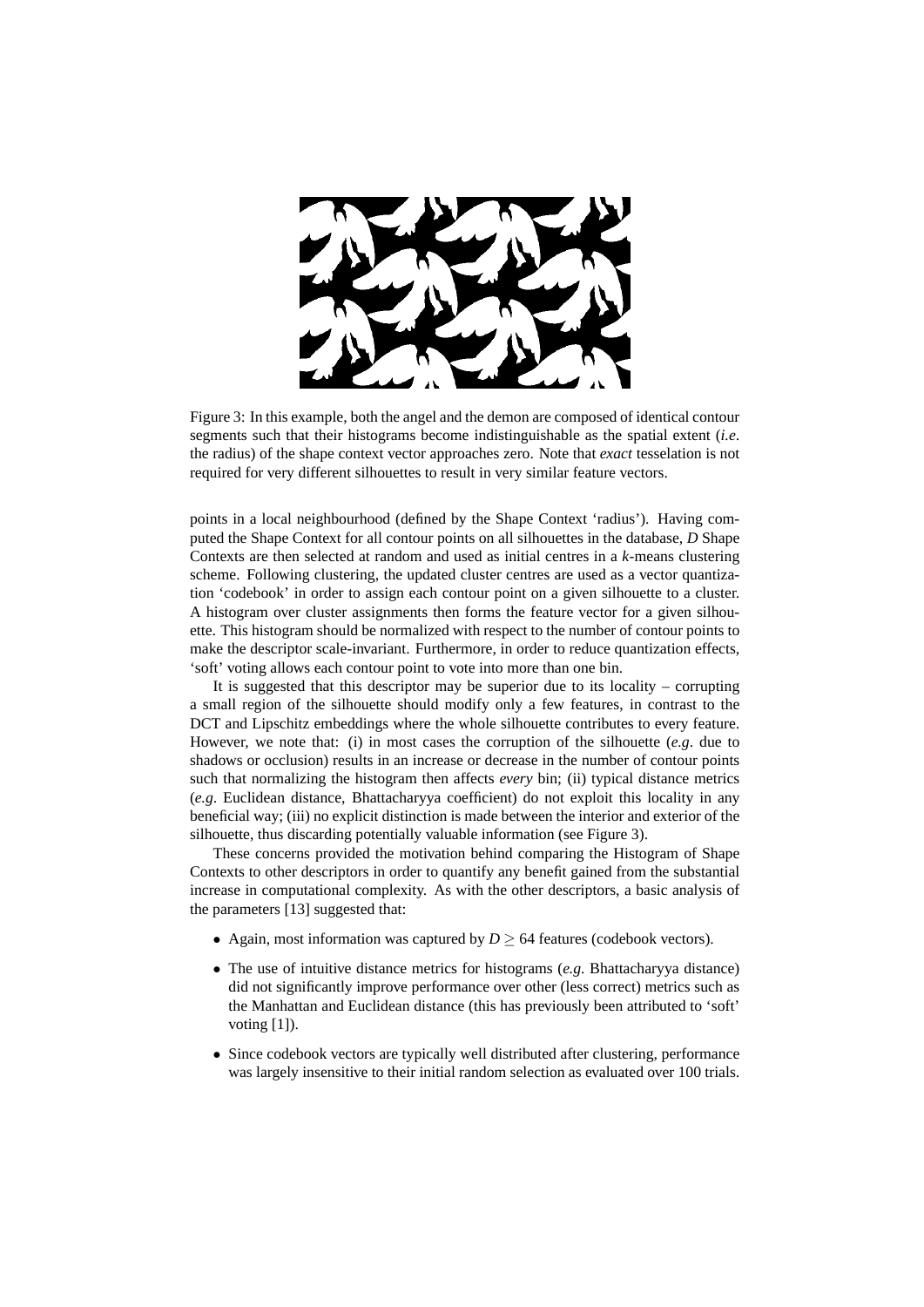

Figure 4: Example silhouettes from the synthetic dataset.

- Performance was stable for any sensible Shape Context 'radius' of at least the mean distance between all pairs of contour points.
- Although we used 12 angular bins (a common value), performance is stable for any value above 8. Performance was largely invariant to the number of radial bins.
- The use of 'soft' voting (as advised in [1]) to avoid quantization effects provided a small benefit when each contour point voted into  $>$  4 bins.

# **3 Method**

In order to evaluate the selected shape descriptors, we used motion capture data (available at the time of printing from http://mocap.cs.cmu.edu) to generate *N*=10000  $128\times128$  binary silhouettes of a human body model (Figure 4). This training set included synthetic silhouettes from several different 'exercise' motions generated from 4 camera locations equally spaced from  $0^{\circ}$  to  $90^{\circ}$  in azimuth.

In addition to the training data, an additional 250 silhouettes were generated from synthetic data to test the retrieval performance of the shape descriptors. Furthermore, 40 real test images were obtained by background subtraction of several sequences of a subject undertaking exercise motions similar to those in the training data.

For the purposes of this evaluation, all images were normalized by translating and scaling the silhouette such that it lay within the central 90% of the image. We also assumed that the subject was upright in the image to avoid any need for rotation invariance; any exceptions to this rule (*e.g*. handstands, cartwheels) were explicitly modelled in the dataset. All silhouettes were then reduced to a feature vector of  $D = 100$  dimensions using each of the proposed descriptors.

Silhouettes generated from synthetic data were automatically labelled with the image projections of the joint centres since these values were directly available. For silhouettes obtained from real sequences, the image projections of joint centres were labelled manually using the mouse in order to evaluate performance.

Like many other studies, we employ silhouettes since they are readily obtained from image data by background subtraction and are relatively invariant to clothing and lighting. However, they are generally restricted to scenes with a static camera and known background, and useful image data (*e.g*. internal edges) are discarded.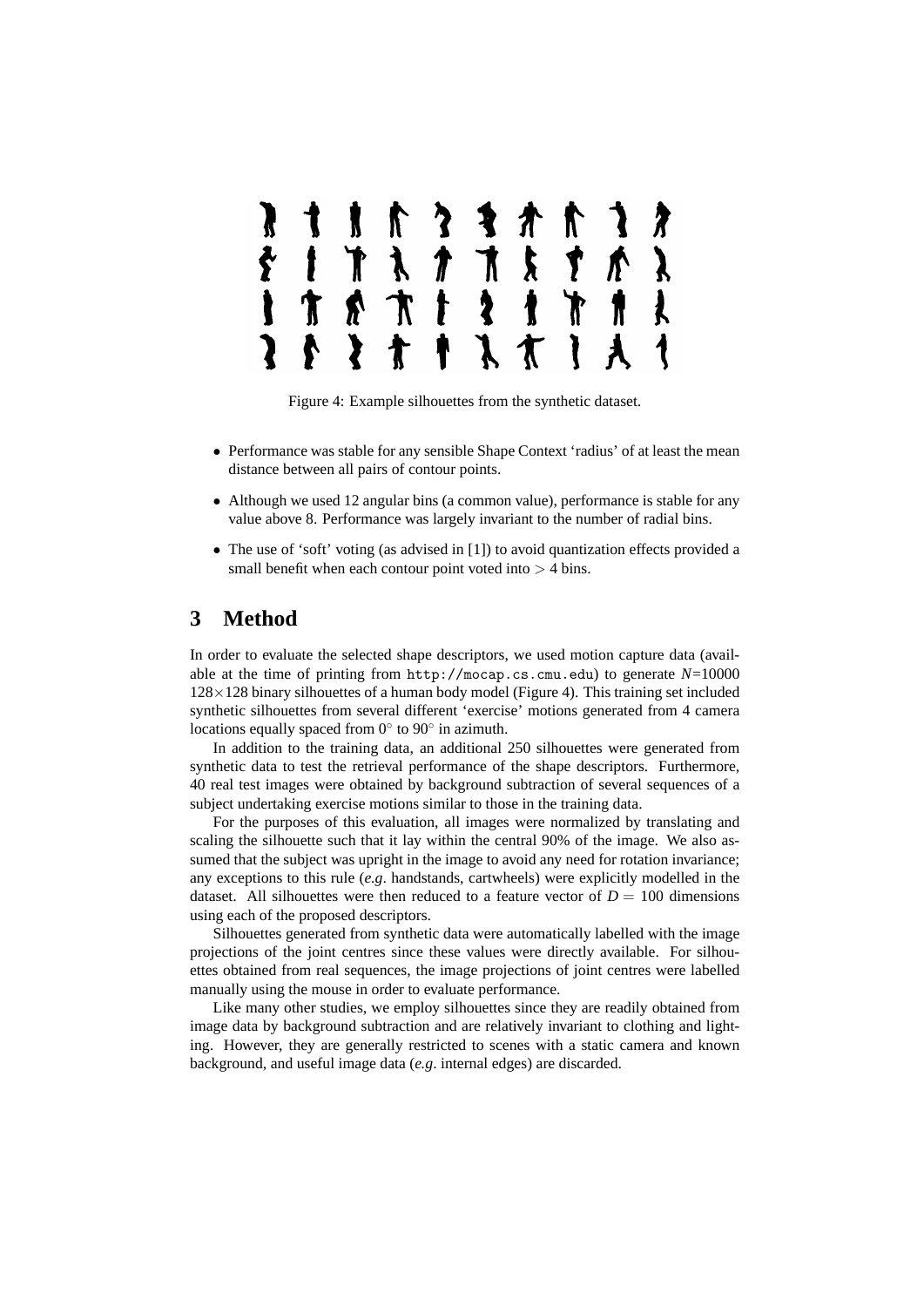

Figure 5: Example graph of  $k/N$  against  $f(k)/f(N)$ . For comparison, the dashed line at unity indicates the average curve produced by random ordering whilst the dash-dot curve indicates the best possible ranking where distance in image space correlates perfectly with distance in pose space.

### **3.1 Evaluation method**

Image retrieval tasks typically require *classification* of the query input such that stored examples of the same class are returned. Recovered exemplars are therefore classed as positive or negative and evaluation tools such as the Receiver Operating Characteristic (ROC) curve and Precision-Recall curve may be used to compare retrieval accuracy between different shape descriptors.

In the context of human pose estimation, however, exemplars cannot be classified into 'positives' and 'negatives' since the underlying pose space is continuous. Therefore, we use the sum of squared errors between corresponding joint centre projections<sup>1</sup> in the image to compute the distance,  $d(x_i, x_q)$ , in pose space between each training example,  $x_i$ , and a query,  $x_a$ . Given a query silhouette, we rank the training data in order of similarity to the query as quantified by the chosen shape descriptor, denoting the index of the closest training example by  $r(1)$  and the furthest by  $r(N)$ . We then generate a curve,  $f(k)$ :

$$
f(k) = \frac{\sum_{j=1}^{k} d(x_{r(j)}, x_q)}{k},
$$
\n(4)

indicating the mean distance to the query of the *k* highest ranking training examples for  $k = 1...N$ . For a qualitative performance evaluation, we compare the normalized curve of  $k/N$  against  $f(k)/f(N)$  in addition to the corresponding curves for the expected performance of a random ranking of the training data (*i.e*. unity) and for the best possible ranking, as shown in Figure 5. Each curve can be interpreted as a measure of correlation between distance in state space and distance in feature space – high correlation (desirable) produces a 'low' curve whereas low correlation produces a 'high' curve.

<sup>&</sup>lt;sup>1</sup>Using *projected* joint centres rather than their full 3D position avoids many (though not all) problems associated with 'kinematic flip' ambiguities [11] where very different poses give rise to very similar projected joint centres.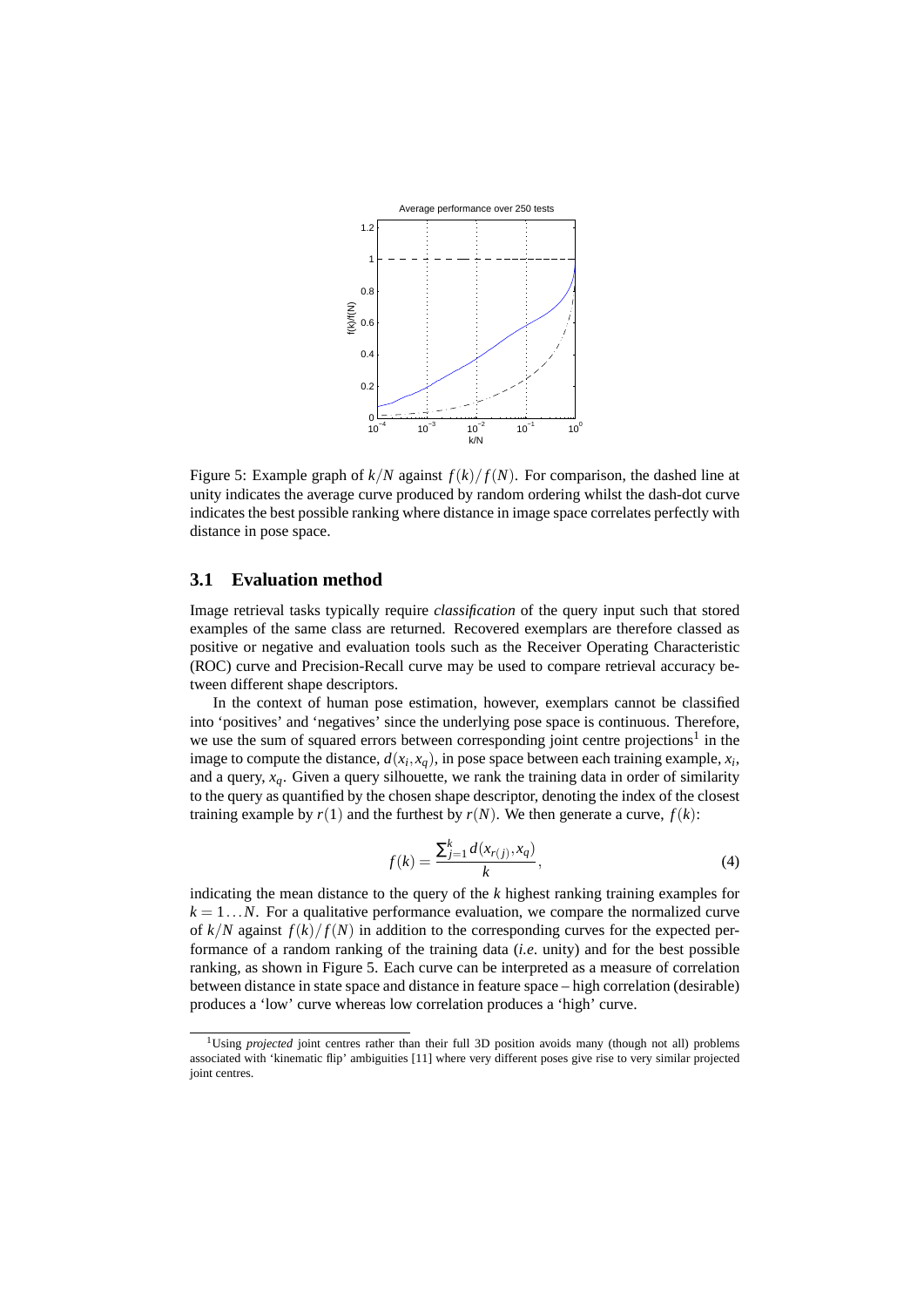

Figure 6: Four test datasets: (a) clean silhouettes; (b) with added noise; (c) with lower quarter removed; (d) real silhouettes manifesting some segmentation error.

# **4 Results**

We compared the three selected shape descriptors using four test datasets (Figure 6) containing silhouettes that were: (i) perfect; (ii) noisy; (iii) partially occluded; (iv) real.

We begin by comparing the three methods for clean data (Figure 6a) taken directly from the synthetic dataset. Figure 7a shows that, although Lipschitz embeddings perform slightly worse than the other descriptors, accuracy is similar for all three representations.

To create a noisy data-set, we corrupted the clean test silhouettes with Gaussian noise along the contour (Figure 6b). Such corruption typically results from segmentation errors at the boundaries and compression artefacts. From Figure 7b, we see that performance is largely unchanged by the added noise, with the exception that DCT coefficients marginally outperform the Histogram of Shape Contexts. This may be explained by the fact that lower order DCT coefficients (as used in this case) encode the lower frequencies within the image and therefore suppress noise. Again, Lipschitz embeddings do not perform as well as the other two methods.

In order to simulate occluded data, we removed the bottom quarter of each test silhouette and renormalized, as if the subject had been obscured from approximately knee-level down (Figure 6c). Although this is a relatively crude approach, it presents each method with data that is somewhat different from the training data yet is typical in real life applications. Figure 7c shows that the Histogram of Shape Contexts performs well for small *k* (approximately the top 1% of the data) but is out-performed for higher *k* by the DCT. Lipschitz embeddings are again typically out-performed by the other two methods.

For the final experiment, we use real silhouettes from a 'starjumps' sequence (Figure 6d), obtained via background subtraction and with projected joint centres labelled by hand. Due to the limited number of test images, the curves in Figure 7d are slightly noisier but suggest that DCT coefficients significantly outperform both Histogram of Shape Contexts and Lipschitz embeddings. More specifically, the Histogram of Shape Contexts and Lipschitz embeddings have perform similar to a random ranking for this data-set. This is a surprising and interesting result, particularly since this is arguably the most important test set of the four. It may be questioned whether the normalization procedure employed in this experiment might favour one method over another. However, the test silhouettes show little corruption that would have a significant effect on this process.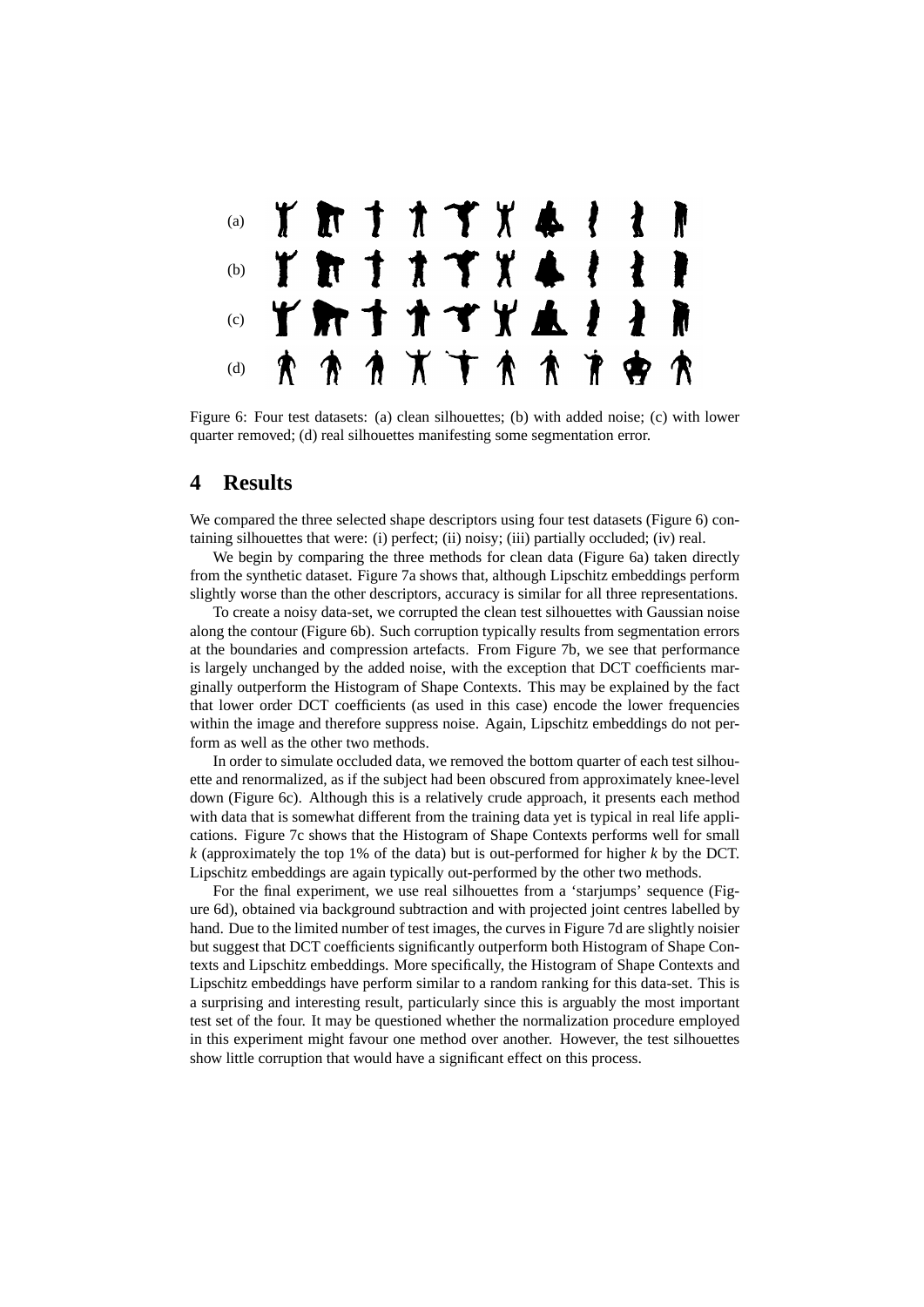

Figure 7: Results for (a) clean data; (b) noisy data; (c) occluded data; (d) real data. Curves correspond to DCT coefficients (*ortho*), Histogram of Shape Contexts (*hists*) and Lipschitz embeddings (*lipschitz*)

# **5 Conclusion**

We have presented a comparison of three shape descriptors for the application of human pose estimation from binary silhouettes. In particular, we compare two straightforward and established methods (the DCT and Lipschitz embeddings) against the recently proposed Histogram of Shape Contexts (HoSC), a 'local' descriptor that is claimed to be superior to 'global' methods. However, despite its computational complexity, our results suggest that the HoSC offers little (if any) benefit over the alternative, simpler methods.

Although it has not escaped our attention that some of our results appear to contradict those that have appeared in previous works, we note that these studies often employed a limited number of training images [1] or more a complex matching process [2]. To the best of our knowledge, this study is the first to evaluate such descriptors under controlled conditions where meaningful comparisons can be made.